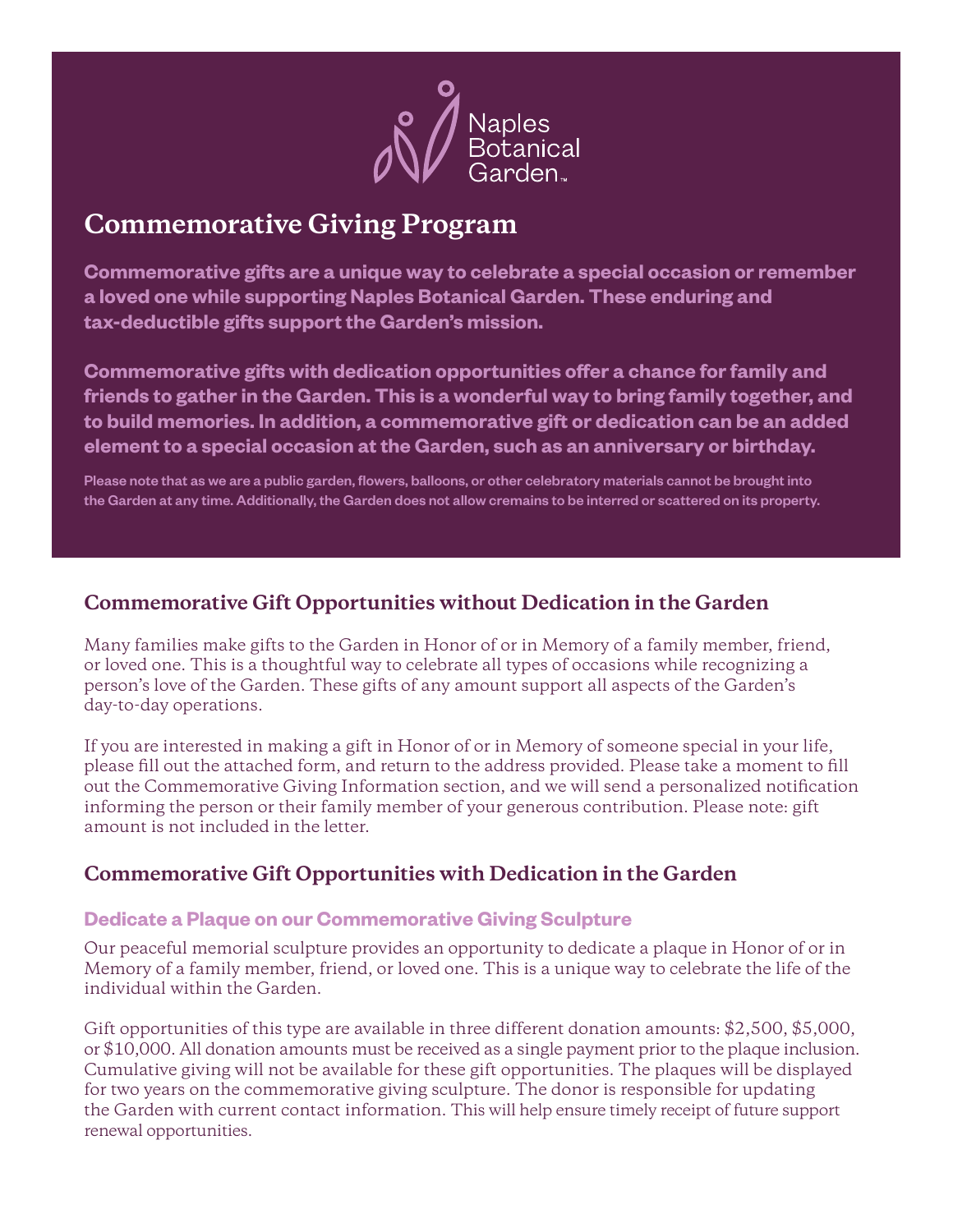#### **Plaque size and specifications:**

 $$2,500 - 8" \times 2"$  with two lines of text  $$5,000 - 8"$  x 4" with three lines of text  $$10,000 - 8"$  x  $8"$  with four lines of text

*\*Donations received between January – June of the calendar year will be produced and installed on the commemorative giving sculpture by August 31. Donations received between July – December of the calendar year will be produced and installed on the commemorative giving sculpture by February 26.*

#### **Dedication donations of \$2,500 or above include the following:**

- A personalized acknowledgement of your donation will be sent to the recipient of your choice, without reference to the size of the gift, following receipt of your gift.
- You will receive an acknowledgement letter for tax purposes.
- One-time general admission for up to 5 individuals should you wish to plan an informal viewing of the commemorative giving sculpture.

## **Dedicate a Flora of our Living Collections**

The flora of the Garden's living collections represents the native species of Southwest Florida and other areas of the subtropical and tropical regions of the world. These species have a wonderful timeless beauty and significance to the conservation efforts of the Garden, and they offer a unique way to commemorate a life event or a loved one. This dedication provides an opportunity for you and your family to form a personal relationship with a special flora in the Garden that will create a central focal point for friends and family to gather for years to come. All flora available for dedication are chosen with the Vice President of Horticulture and the Vice President of Development within the context of the Garden's mission of conservation. A personalized sign is included as part of the dedication and placed at the base of the flora for a period of 10 years.

Dedications of this type are available for a minimum donation of \$25,000, which can be pledged over a maximum of five years. The plaque will be produced and installed upon receiving the full gift amount of the first pledge payment of a signed gift agreement.

#### **Dedication donations of \$25,000 or above include the following:**

- Personalized recognition plaque at the selected flora.
- Plaque size is 6"x8" with up to five lines of text in addition to the scientific labeling of the flora.
- A personalized acknowledgement of your donation will be sent to the recipient of your choice, without reference to the size of the gift, following receipt of your gift.
- You will receive an acknowledgement letter for tax purposes.
- One-time general admission for up to 10 individuals should you wish to plan an informal commemorative viewing of the flora.

If the flora selected as part of the recognition opportunity for your gift is damaged and removed, Naples Botanical Garden will provide an alternative selection for a minimum of 10 years. The donor is responsible for updating the Garden with current contact information. This will help ensure timely receipt of future support renewal opportunities.

#### **Contact Us**

To make a gift through our Commemorative Giving Program, contact development@naplesgarden.org.